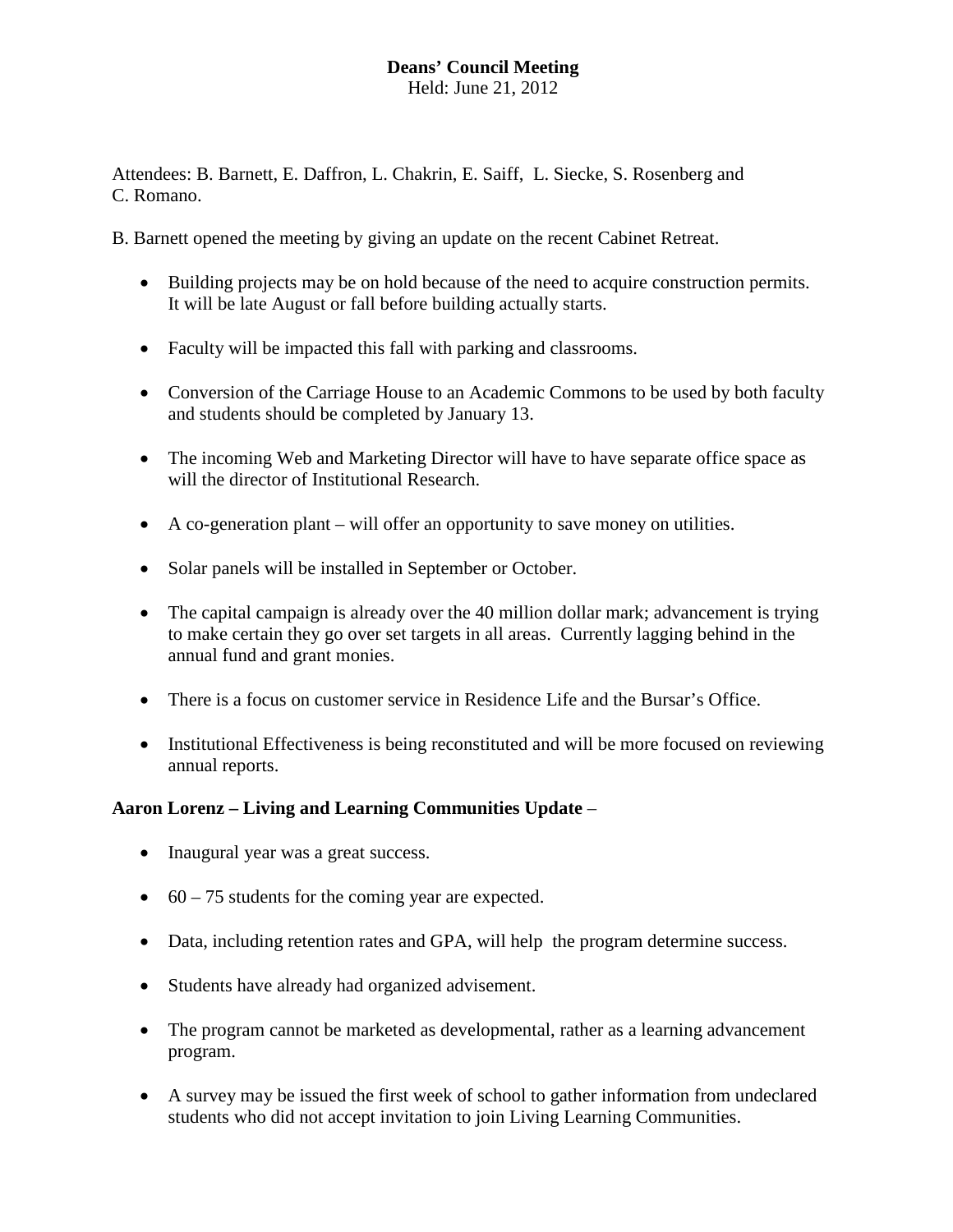• Adam Lorenz will be invited back to speak to the deans council in January 2013 to give an update on data collected from the Living and Learning program.

Chris Romano introduced Joe Connell as the new director of Student Success. He then shared his report on Enrollment Management that he presented to the Cabinet on June 20.

He reviewed challenges that Ramapo is and has been facing.

- Stabilize the freshman class at 900. ER has come within 2% of the 900 every year.
- Increase the SAT average of admitted students; this average has been increased by 20 points.
- Increase the diversity of the incoming class non-white enrollment has been increased.
- The number of high school students or yield is declining.
- The East Coast sees the largest decline in students.
- Between 2008-2010 family income suffered a decrease.
- Outcomes preprofessional interests are dominating liberal arts.
- Loans and new loan requirements force a larger focus on value
- Most sister public colleges are in growth mode.
- Increased selectivity has moved Ramapo to upper echelon of competition. Competitors have better name recognition than Ramapo.

## **Challenges:**

- Continued pursuit of students with higher SAT scores required significant increases to scholarship each year. Students are choosing Ramapo as their second choice or because it works financially.
- Yield decreased from 36 to 31% this year.
- There has not been much faculty participation in events this year.
- Housing demand has dropped.

## **Recommendations from EM** :

- Establish clearer priorities for enrollment.
- Remove acceptance rate as a priority– currently set at 50%.
- Move into SAT stabilization rate with goal of  $1150 1170$  this was not accepted by Cabinet.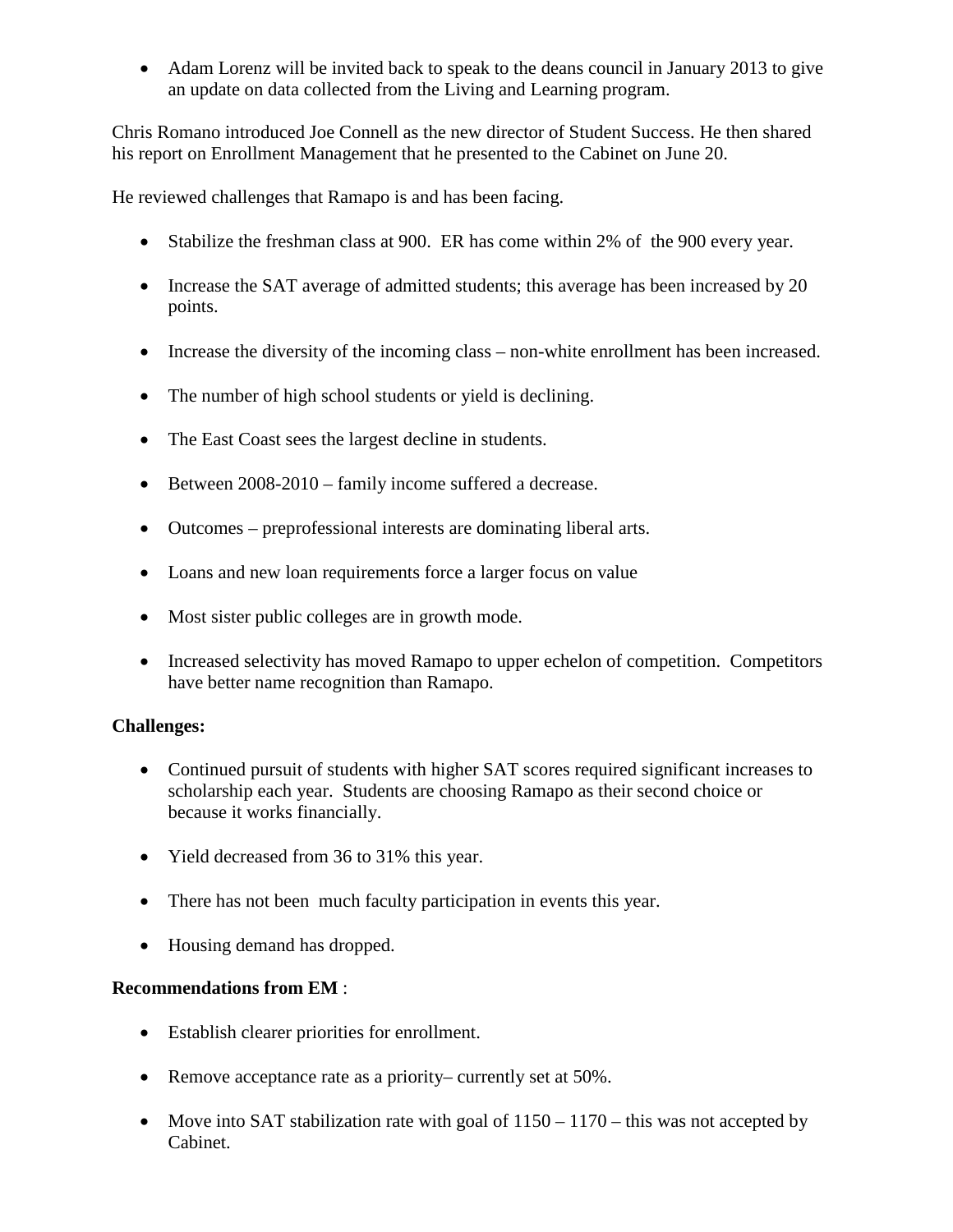- Focus on increasing diversity by stabilizing ethnicity and race.
- Focus on South Jersey to help with housing situation.
- Implement a waiver strategy for out of state students.
- Offer housing to out of state students at a discounted cost.
- Move away from rolling admissions.

#### **Report on Consultant for Adult Education**

Adult student deposits continue – it is not yet close to program goal though those students who are accepted are enrolling.

C. Romano needs good market research so money is not invested in programs that are not financially viable.

#### **General Education**

E. Daffron gave a brief review of general education.

There is concern about the general education program and GECCO. GECCo has had problems with trying to establish itself and move forward as a committee. It has been assessing general education but has not been very effective in relating that information back to faculty. The committee feels it is operating in a vacuum. It is possible that the committee's original purpose has not been fully implemented. The committee also does not have a chair and is missing 5 positions at the current time. Mid-September there will be a vote for new members for the committee.

A temporary, separate, and future taskforce may be created that would tackle revising General Education while the GECCo group is continuing to do its own work.

The next group that revises general education has to start with learning outcomes - this group may not be GECCo, but a task force. It has to establish what it is students should know and be able to do. The work of GECCo will have to feed this taskforce – they must be aware of what did and didn't work in current structure.

Discussion on faculty teaching general education courses and the feasibility of this proposal.

L. Chakrin pointed out that more faculty would have to be hired in ASB if they were required to teach one general education course per year. He questioned the affordability of this idea. E. Daffron understands the challenges but still feels that philosophically more regular faculty should teach more often in the GE curriculum. .

B. Barnett pointed out that there is a need to make certain that curriculum in majors and schools is not overly large; Ramapo needs to move toward a curriculum that puts a full time faculty member before students early in their career.